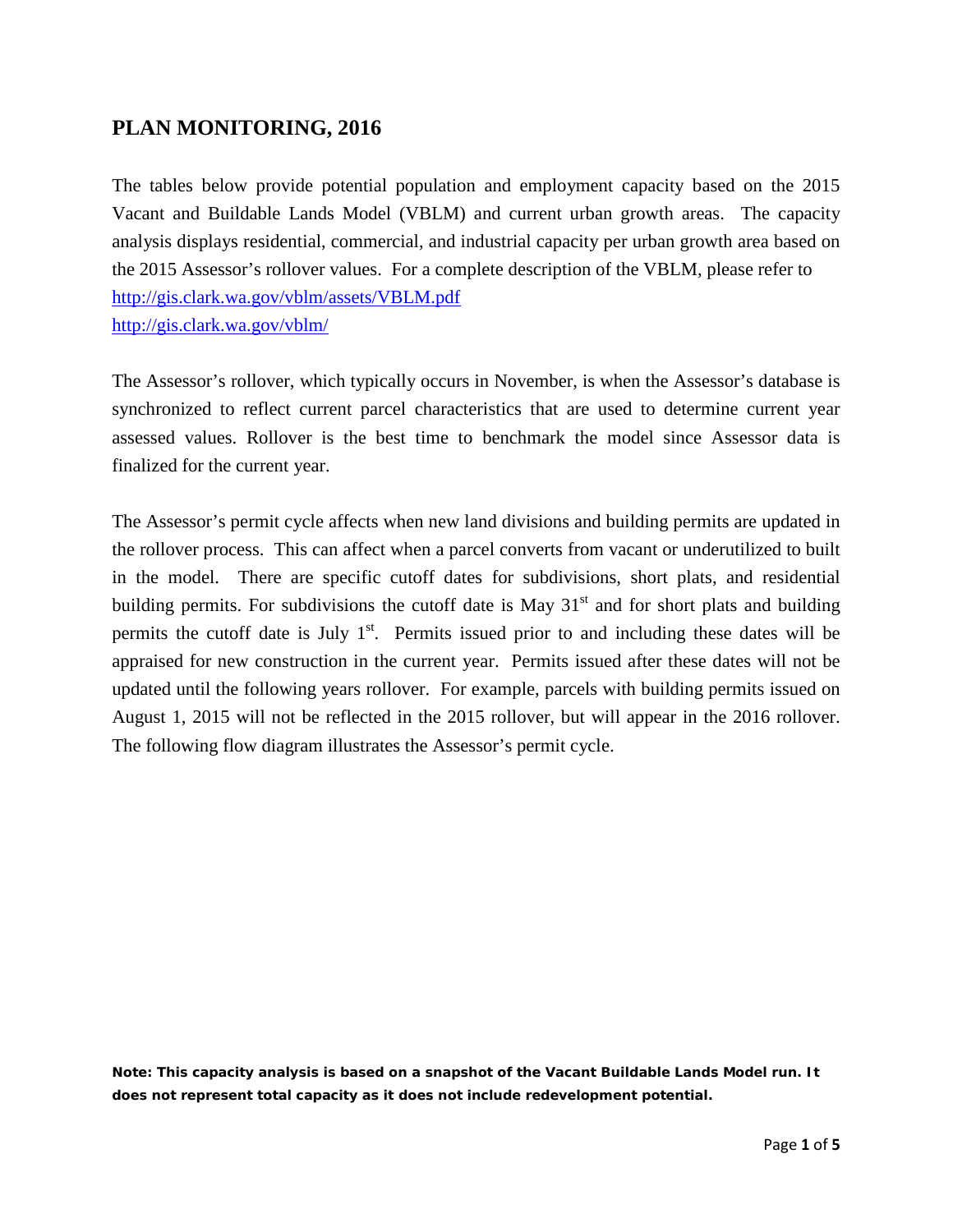

The 2016 VBLM data below indicates that countywide there are 7,375 net developable (buildable) residential acres with a capacity of 134,246 residents; 2,109 net developable (buildable) commercial acres with an employment capacity of 42,186 and 3,849 net developable (buildable) industrial acres with an employment capacity of 34,639.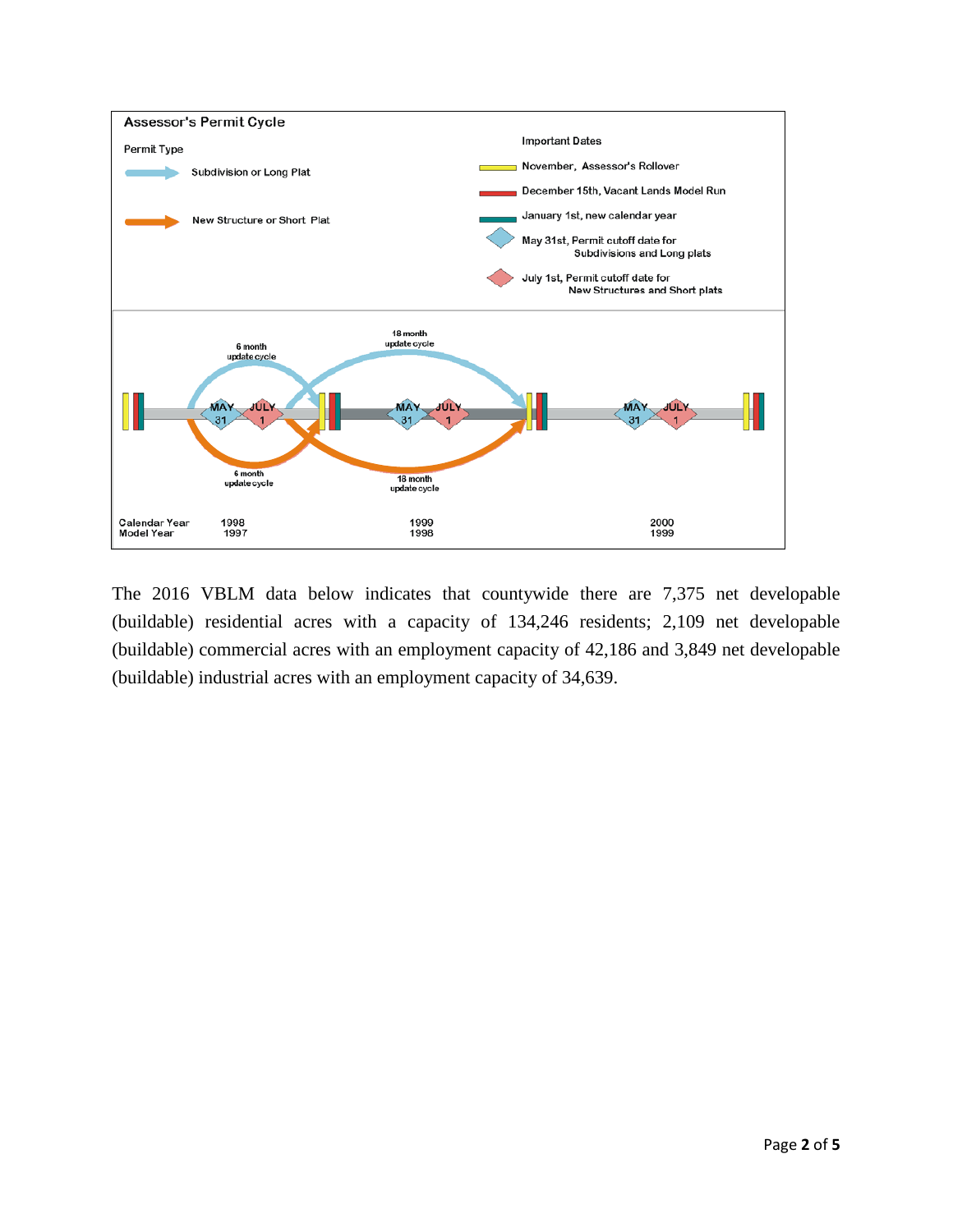|                      | <b>Will Not</b>              |                                |                                       |                                        |                                |                | <b>Units</b>       |
|----------------------|------------------------------|--------------------------------|---------------------------------------|----------------------------------------|--------------------------------|----------------|--------------------|
| <b>RESIDENTIAL</b>   | <b>Gross</b><br><b>Acres</b> | <b>Convert</b><br><b>Acres</b> | <b>Infrastructure</b><br><b>Acres</b> | <b>Developable</b><br><b>Net Acres</b> | <b>Housing</b><br><b>Units</b> | <b>Persons</b> | per<br><b>Acre</b> |
| <b>Battle Ground</b> |                              |                                |                                       |                                        |                                |                |                    |
| City                 | 1,636.2                      | 613.7                          | 281.8                                 | 741                                    | 4,445                          | 11,823         | 6                  |
| UGA                  | 720.8                        | 279.7                          | 120.4                                 | 321                                    | 1,924                          | 5,119          | 6                  |
| Total                | 2,357.1                      | 893.3                          | 402.2                                 | 1,062                                  | 6,369                          | 16,942         | 6                  |
| Camas                |                              |                                |                                       |                                        |                                |                |                    |
| City                 | 1,509.6                      | 557.4                          | 263.8                                 | 689                                    | 4,131                          | 10,989         | 6                  |
| UGA                  | 384.0                        | 141.1                          | 67.3                                  | 176                                    | 1,054                          | 2,802          | 6                  |
| Total                | 1,893.6                      | 698.5                          | 331.1                                 | 864                                    | 5,185                          | 13,791         | 6                  |
| La Center            |                              |                                |                                       |                                        |                                |                |                    |
| City                 | 570.6                        | 227.5                          | 94.5                                  | 249                                    | 994                            | 2,645          | 4                  |
| <b>UGA</b>           | 314.2                        | 145.8                          | 46.6                                  | 122                                    | 487                            | 1,296          | 4                  |
| Total                | 884.8                        | 373.2                          | 141.2                                 | 370                                    | 1,481                          | 3,941          | 4                  |
| Ridgefield           |                              |                                |                                       |                                        |                                |                |                    |
| City                 | 1,539.3                      | 639.0                          | 249.4                                 | 651                                    | 3,906                          | 10,389         | 6                  |
| UGA                  | 818.6                        | 349.3                          | 130.0                                 | 339                                    | 2,036                          | 5,416          | 6                  |
| Total                | 2,358.0                      | 988.3                          | 379.4                                 | 990                                    | 5,942                          | 15,805         | 6                  |
| Vancouver            |                              |                                |                                       |                                        |                                |                |                    |
| City                 | 1,202.4                      | 411.9                          | 218.2                                 | 572                                    | 4,579                          | 12,181         | 8                  |
| UGA                  | 6,515.1                      | 2,407.3                        | 1,131.1                               | 2,977                                  | 23,814                         | 63,346         | 8                  |
| Total                | 7,717.6                      | 2,819.1                        | 1,349.2                               | 3,549                                  | 28,394                         | 75,527         | 8                  |
| Washougal            |                              |                                |                                       |                                        |                                |                |                    |
| City                 | 659.4                        | 247.5                          | 113.2                                 | 299                                    | 1,792                          | 4,767          | 6                  |
| UGA                  | 404.1                        | 166.9                          | 65.7                                  | 171                                    | 1,029                          | 2,736          | 6                  |
| Total                | 1,063.5                      | 414.4                          | 178.9                                 | 470                                    | 2,821                          | 7,504          | 6                  |
| Yacolt               |                              |                                |                                       |                                        |                                |                |                    |
| City                 | 65.6                         | 14.8                           | 14.1                                  | 37                                     | 147                            | 391            | 4                  |
| UGA                  | 16.4                         | 6.4                            | 2.8                                   | $\overline{7}$                         | 29                             | 77             | 4                  |
| Total                | 82.0                         | 21.1                           | 16.9                                  | 44                                     | 176                            | 468            | 4                  |
| Woodland             |                              |                                |                                       |                                        |                                |                |                    |
| City                 | 5.8                          | $3.1\,$                        | 0.8                                   | $\overline{2}$                         | 8                              | 21             | 4                  |
| UGA                  | 88.9                         | 56.8                           | 8.9                                   | 23                                     | 93                             | 247            | 4                  |
| Total                | 94.8                         | 59.9                           | 9.7                                   | 25                                     | 101                            | 269            | 4                  |
| RESIDENTIAL TOTAL    | 16,451.2                     | 6,267.8                        | 2,808.5                               | 7,375                                  | 50,468                         | 134,246        | 7                  |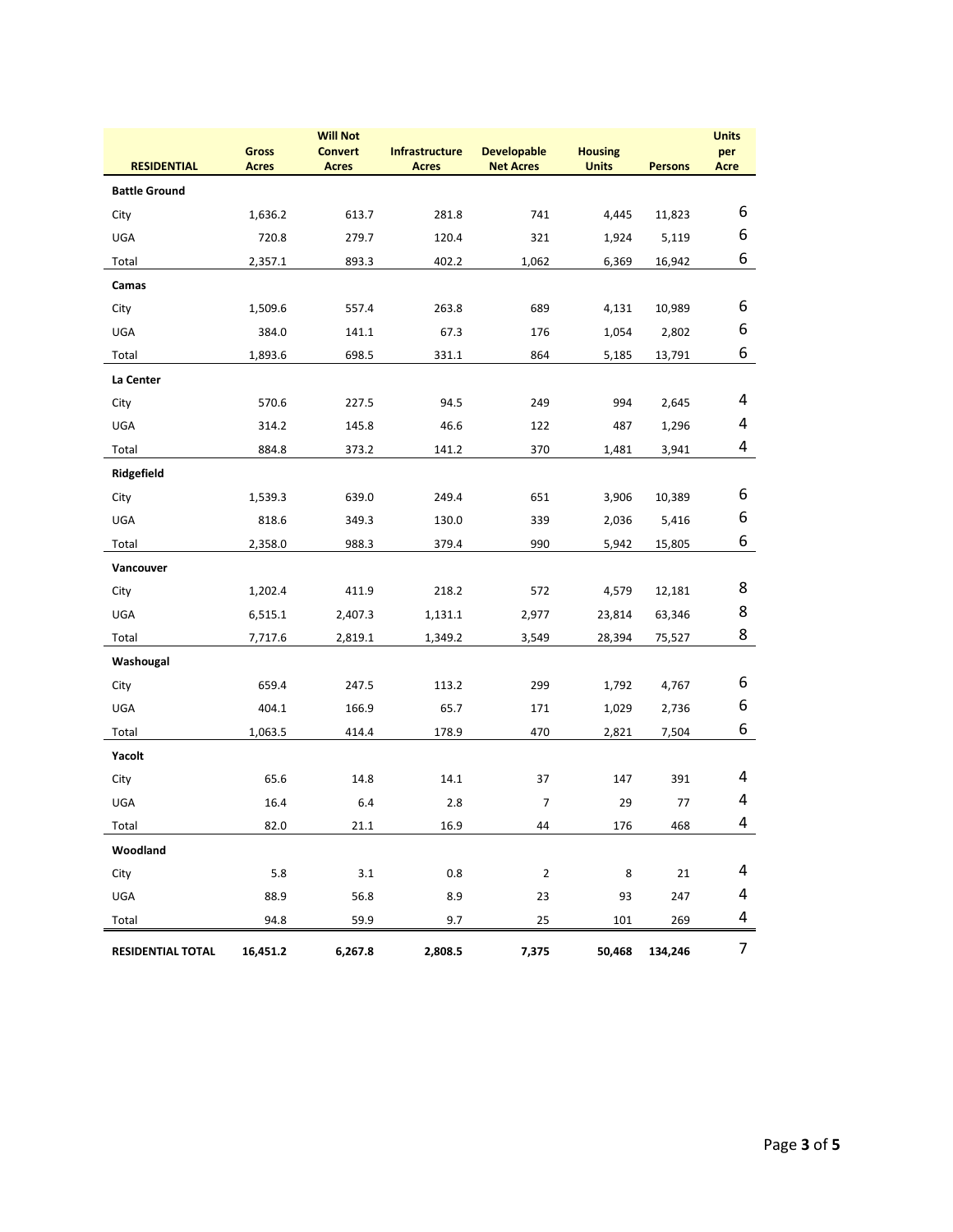|                                   |                       | <b>Will Not</b>                |                                |                                        |        |
|-----------------------------------|-----------------------|--------------------------------|--------------------------------|----------------------------------------|--------|
| <b>COMMERCIAL</b>                 | Gross<br><b>Acres</b> | <b>Convert</b><br><b>Acres</b> | Infrastructure<br><b>Acres</b> | <b>Developable</b><br><b>Net Acres</b> | Jobs   |
| <b>Battle Ground</b>              |                       |                                |                                |                                        |        |
| City                              | 583.8                 | 91.5                           | 124.7                          | 368                                    | 7,352  |
| UGA                               | 59.0                  | 6.4                            | 13.2                           | 39                                     | 790    |
| Total                             | 642.8                 | 97.9                           | 137.9                          | 407                                    | 8,141  |
| Camas                             |                       |                                |                                |                                        |        |
| City                              | 537.8                 | 69.7                           | 117.0                          | 351                                    | 7,021  |
| UGA                               | 0.0                   | 0.0                            | 0.0                            | 0                                      | 0      |
| Total                             | 537.8                 | 69.7                           | 117.0                          | 351                                    | 7,021  |
| La Center                         |                       |                                |                                |                                        |        |
| City                              | 61.3                  | 4.4                            | 14.2                           | 43                                     | 854    |
| UGA                               | 0.0                   | 0.0                            | 0.0                            | 0                                      | 0      |
| Total                             | 61.3                  | 4.4                            | 14.2                           | 43                                     | 854    |
| Ridgefield                        |                       |                                |                                |                                        |        |
| City                              | 427.7                 | 47.5                           | 95.0                           | 285                                    | 5,702  |
| UGA                               | 10.4                  | 1.0                            | 2.3                            | 7                                      | 140    |
| Total                             | 438.0                 | 48.5                           | 97.4                           | 292                                    | 5,842  |
| Vancouver                         |                       |                                |                                |                                        |        |
| City                              | 490.1                 | 25.8                           | 116.1                          | 348                                    | 6,964  |
| UGA                               | 827.4                 | 59.9                           | 191.9                          | 576                                    | 11,512 |
| Total                             | 1,317.4               | 85.7                           | 307.9                          | 924                                    | 18,476 |
| Washougal                         |                       |                                |                                |                                        |        |
| City                              | 74.2                  | 7.3                            | 16.7                           | 50                                     | 1,003  |
| UGA                               | 45.5                  | 3.2                            | 10.6                           | 32                                     | 635    |
| Total                             | 119.7                 | 10.5                           | 27.3                           | 82                                     | 1,638  |
| Yacolt                            |                       |                                |                                |                                        |        |
| City                              | 14.3                  | 0.0                            | 3.6                            | 11                                     | 214    |
| UGA                               | 0.0                   | 0.0                            | 0.0                            | 0                                      | 0      |
| Total                             | 14.3                  | 0.0                            | 3.6                            | 11                                     | 214    |
| Woodland                          |                       |                                |                                |                                        |        |
| City                              | 0.0                   | $0.0\,$                        | $0.0\,$                        | 0                                      | 0      |
| <b>UGA</b>                        | $0.0\,$               | 0.0                            | 0.0                            | $\pmb{0}$                              | 0      |
| Total                             | 0.0                   | 0.0                            | 0.0                            | 0                                      | 0      |
| <b>COMMERCIAL</b><br><b>TOTAL</b> | 3,131.3               | 316.7                          | 705.3                          | 2,109                                  | 42,186 |